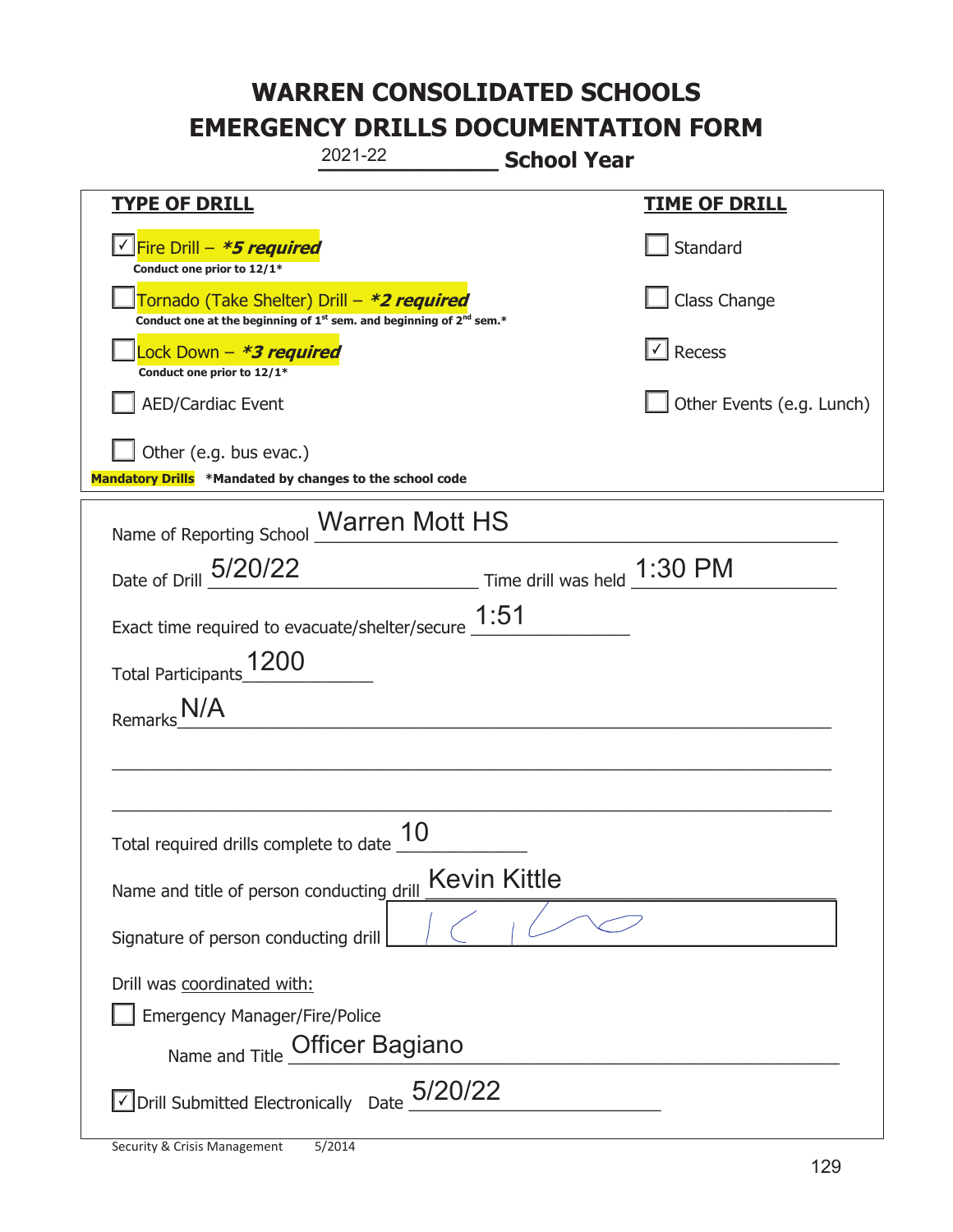|                                                                                    | 2021-22                                                                                                               | <b>School Year</b>          |                           |
|------------------------------------------------------------------------------------|-----------------------------------------------------------------------------------------------------------------------|-----------------------------|---------------------------|
| <u>TYPE OF DRILL</u>                                                               |                                                                                                                       |                             | <u>TIME OF DRILL</u>      |
| <u>√ Fire Drill – <i>*5 required</i></u><br>Conduct one prior to 12/1*             |                                                                                                                       |                             | $\vert$ Standard          |
|                                                                                    | Tornado (Take Shelter) Drill – *2 required<br>Conduct one at the beginning of $1st$ sem. and beginning of $2nd$ sem.* |                             | Class Change              |
| ock Down - <b>*3 required</b><br>Conduct one prior to 12/1*                        |                                                                                                                       |                             | Recess                    |
| <b>AED/Cardiac Event</b>                                                           |                                                                                                                       |                             | Other Events (e.g. Lunch) |
| Other (e.g. bus evac.)<br>Mandatory Drills *Mandated by changes to the school code |                                                                                                                       |                             |                           |
| Name of Reporting School Warren Mott High School                                   |                                                                                                                       |                             |                           |
| Date of Drill 4/29/22                                                              |                                                                                                                       | Time drill was held 9:00 AM |                           |
| Exact time required to evacuate/shelter/secure $2:31$                              |                                                                                                                       |                             |                           |
| 1350<br><b>Total Participants</b>                                                  |                                                                                                                       |                             |                           |
| Remark:                                                                            |                                                                                                                       |                             |                           |
|                                                                                    |                                                                                                                       |                             |                           |
|                                                                                    |                                                                                                                       |                             |                           |
| Total required drills complete to date $\frac{9}{10}$                              |                                                                                                                       |                             |                           |
| Name and title of person conducting drill                                          |                                                                                                                       | <b>Kevin Kittle</b>         |                           |
| Signature of person conducting drill                                               | $\sim$ $\mu$                                                                                                          |                             |                           |
| Drill was coordinated with:<br><b>Emergency Manager/Fire/Police</b>                | Name and Title Daryl Bagiano                                                                                          |                             |                           |
| $\vee$ Drill Submitted Electronically Date $\frac{4/29/2022}{2}$                   |                                                                                                                       |                             |                           |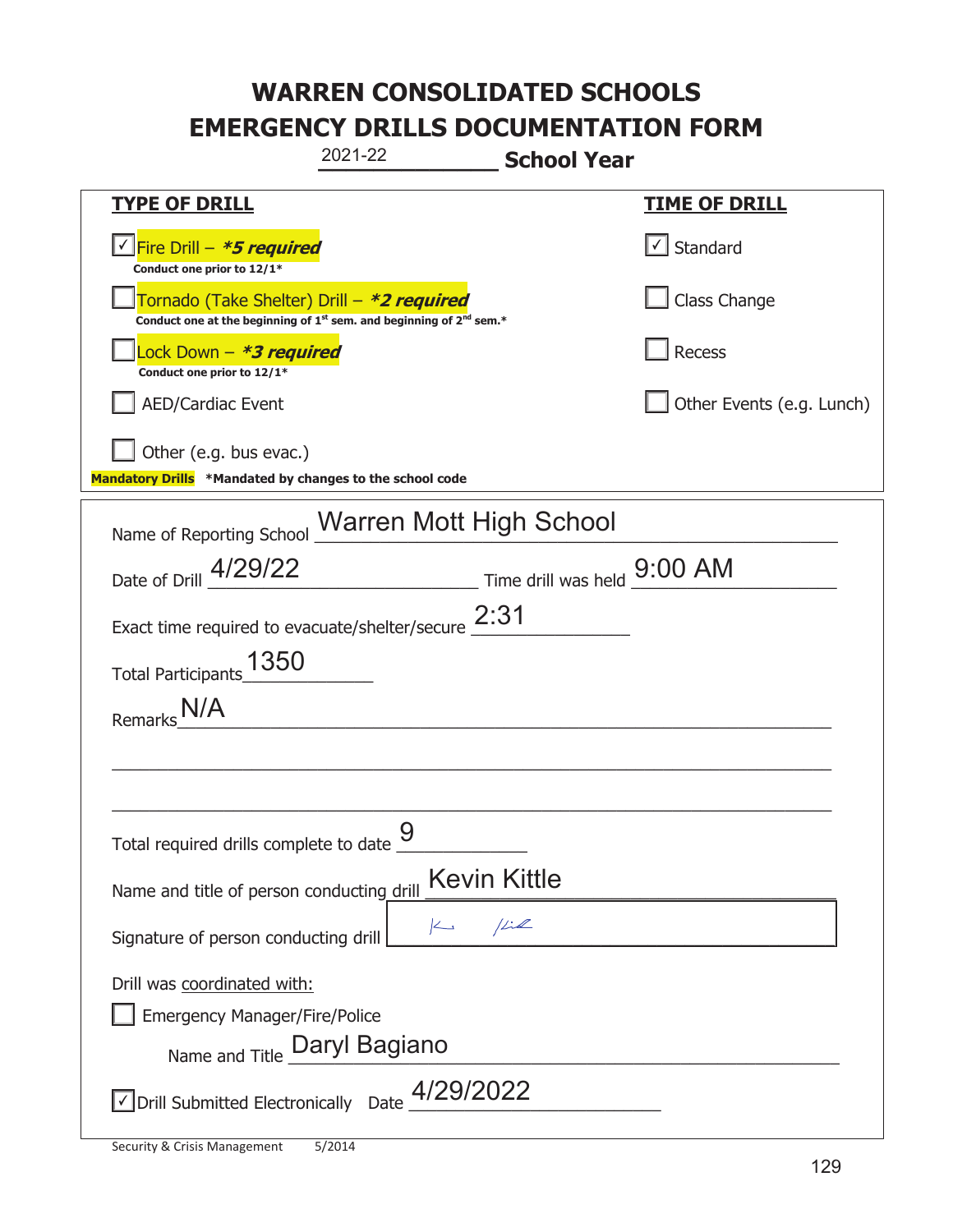| 2021-22<br><b>School Year</b>                                                                                                             |                           |  |
|-------------------------------------------------------------------------------------------------------------------------------------------|---------------------------|--|
| <b>TYPE OF DRILL</b>                                                                                                                      | <u>TIME OF DRILL</u>      |  |
| Fire Drill - *5 required<br>Conduct one prior to 12/1*                                                                                    | √ Standard                |  |
| Tornado (Take Shelter) Drill – *2 required<br>Conduct one at the beginning of 1 <sup>st</sup> sem. and beginning of 2 <sup>nd</sup> sem.* | Class Change              |  |
| Lock Down $-$ *3 required<br>Conduct one prior to 12/1*                                                                                   | Recess                    |  |
| <b>AED/Cardiac Event</b>                                                                                                                  | Other Events (e.g. Lunch) |  |
| Other (e.g. bus evac.)<br>Mandatory Drills *Mandated by changes to the school code                                                        |                           |  |
| Name of Reporting School Warren Mott High School                                                                                          |                           |  |
| $\frac{12.45 \text{ PM}}{2}$ Time drill was held $\frac{12.45 \text{ PM}}{2}$<br>Date of Drill 4.21.22                                    |                           |  |
| Exact time required to evacuate/shelter/secure $\frac{4:35}{\cdots}$                                                                      |                           |  |
| Total Participants_1500                                                                                                                   |                           |  |
| Need to formulate a plan for substitute teachers.                                                                                         |                           |  |
|                                                                                                                                           |                           |  |
|                                                                                                                                           |                           |  |
| 8<br>Total required drills complete to date                                                                                               |                           |  |
| Kevin Kittle A.P.<br>Name and title of person conducting drill                                                                            |                           |  |
| Signature of person conducting drill                                                                                                      |                           |  |
| Drill was coordinated with:<br><b>Emergency Manager/Fire/Police</b><br>Name and Title Daryl Bagiano                                       |                           |  |
| $\sqrt{2}$ Drill Submitted Electronically Date $\frac{4.21.22}{\sqrt{2}}$                                                                 |                           |  |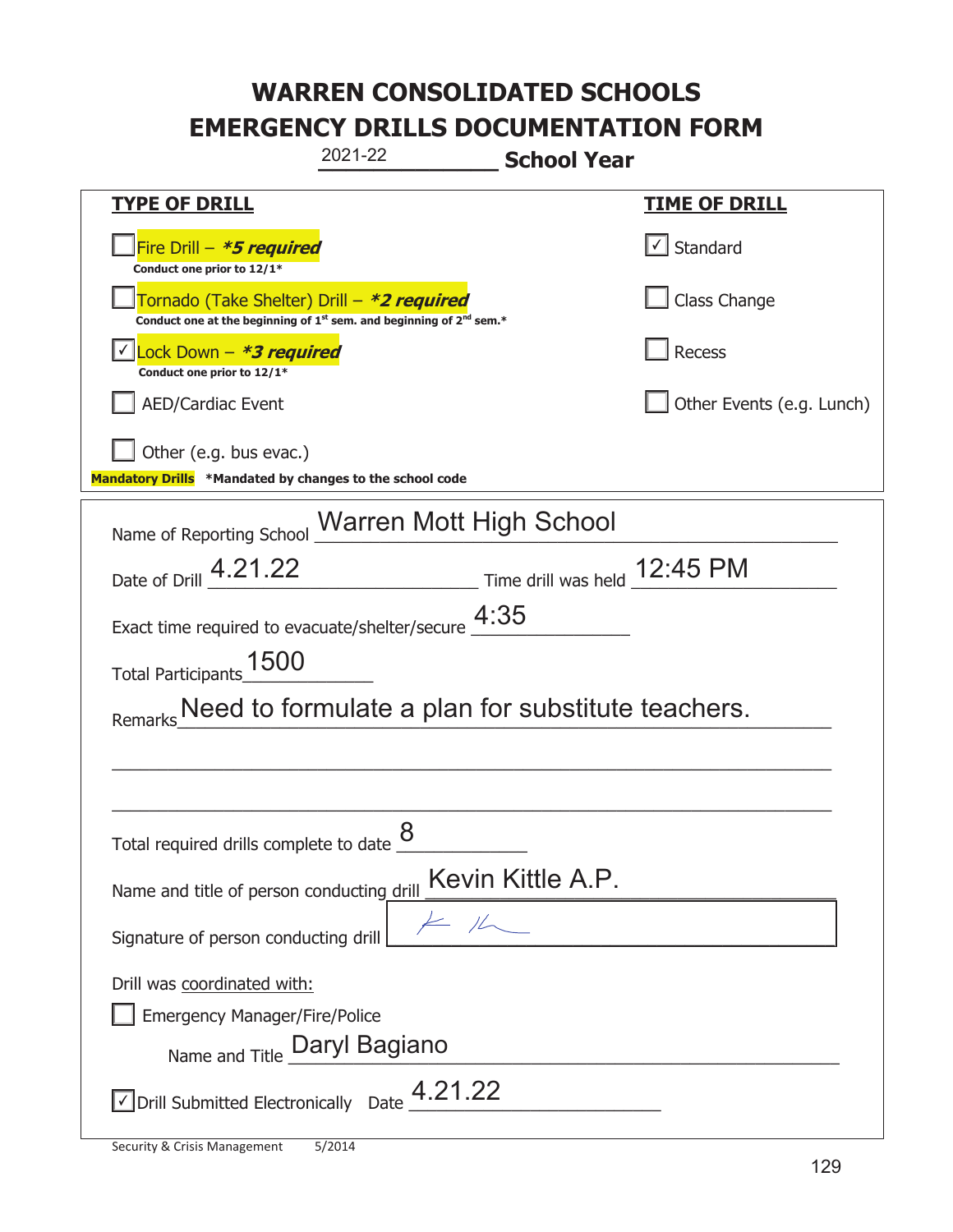|                                                                                    | 2021-22                                                                                     | <b>School Year</b>                                                          |                           |
|------------------------------------------------------------------------------------|---------------------------------------------------------------------------------------------|-----------------------------------------------------------------------------|---------------------------|
| <b>TYPE OF DRILL</b>                                                               |                                                                                             |                                                                             | <u>TIME OF DRILL</u>      |
| Fire Drill – <i>*<b>5 required</b></i><br>Conduct one prior to 12/1*               |                                                                                             |                                                                             | $\vert$ Standard          |
| Tornado (Take Shelter) Drill – *2 required                                         | Conduct one at the beginning of 1 <sup>st</sup> sem. and beginning of 2 <sup>nd</sup> sem.* |                                                                             | Class Change              |
| ock Down - <b>*3 required</b><br>Conduct one prior to 12/1*                        |                                                                                             |                                                                             | Recess                    |
| <b>AED/Cardiac Event</b>                                                           |                                                                                             |                                                                             | Other Events (e.g. Lunch) |
| Other (e.g. bus evac.)<br>Mandatory Drills *Mandated by changes to the school code |                                                                                             |                                                                             |                           |
| Name of Reporting School Warren Mott High School                                   |                                                                                             |                                                                             |                           |
|                                                                                    |                                                                                             |                                                                             |                           |
| Date of Drill 3/24/22                                                              |                                                                                             | $\frac{1:00 \text{ PM}}{1}$ Time drill was held $\frac{1:00 \text{ PM}}{1}$ |                           |
| Exact time required to evacuate/shelter/secure $2:00$                              |                                                                                             |                                                                             |                           |
| 1600<br><b>Total Participants</b>                                                  |                                                                                             |                                                                             |                           |
| Remark <sup>®</sup>                                                                |                                                                                             |                                                                             |                           |
|                                                                                    |                                                                                             |                                                                             |                           |
|                                                                                    |                                                                                             |                                                                             |                           |
| Total required drills complete to date                                             | 7                                                                                           |                                                                             |                           |
| Name and title of person conducting drill                                          | <b>Kevin Kittle</b>                                                                         |                                                                             |                           |
| Signature of person conducting drill                                               |                                                                                             |                                                                             |                           |
| Drill was coordinated with:                                                        |                                                                                             |                                                                             |                           |
| <b>Emergency Manager/Fire/Police</b>                                               |                                                                                             |                                                                             |                           |
|                                                                                    | Name and Title Daryl Bagiano                                                                |                                                                             |                           |
| $\vee$ Drill Submitted Electronically Date $\frac{3/24/2022}{\cdots}$              |                                                                                             |                                                                             |                           |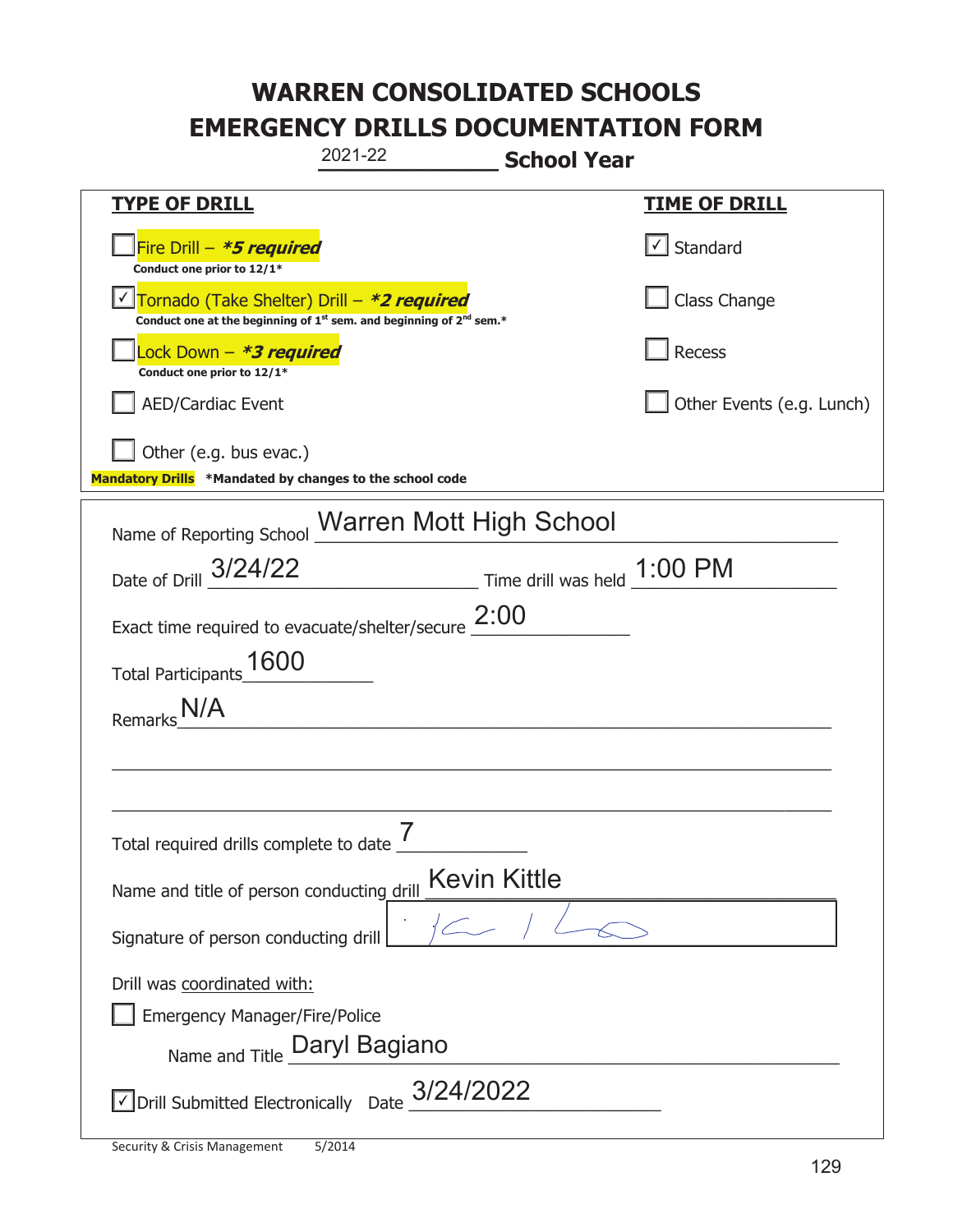|                                                                                                     | 2021-22                                                                                     | <b>School Year</b>           |                           |
|-----------------------------------------------------------------------------------------------------|---------------------------------------------------------------------------------------------|------------------------------|---------------------------|
| <b>TYPE OF DRILL</b>                                                                                |                                                                                             |                              | <b>TIME OF DRILL</b>      |
| Fire Drill - *5 required<br>Conduct one prior to 12/1*                                              |                                                                                             |                              | Standard                  |
| Tornado (Take Shelter) Drill – *2 required                                                          | Conduct one at the beginning of 1 <sup>st</sup> sem. and beginning of 2 <sup>nd</sup> sem.* |                              | Class Change              |
| Lock Down – <b>*3 required</b><br>Conduct one prior to 12/1*                                        |                                                                                             |                              | <b>Recess</b>             |
| <b>AED/Cardiac Event</b>                                                                            |                                                                                             |                              | Other Events (e.g. Lunch) |
| Other (e.g. bus evac.)<br>Mandatory Drills *Mandated by changes to the school code                  |                                                                                             |                              |                           |
| Name of Reporting School                                                                            | Warren Mott High School                                                                     |                              |                           |
| Date of Drill 1.20.22                                                                               |                                                                                             | $\frac{12.45 \text{ PM}}{2}$ |                           |
| Exact time required to evacuate/shelter/secure $1:23$                                               |                                                                                             |                              |                           |
| 1550<br><b>Total Participants</b>                                                                   |                                                                                             |                              |                           |
| <b>Remarks</b>                                                                                      |                                                                                             |                              |                           |
|                                                                                                     |                                                                                             |                              |                           |
|                                                                                                     |                                                                                             |                              |                           |
| Total required drills complete to date $6 \overline{6}$                                             |                                                                                             |                              |                           |
| Name and title of person conducting drill                                                           |                                                                                             | <b>Kevin Kittle</b>          |                           |
| Signature of person conducting drill                                                                |                                                                                             |                              |                           |
| Drill was coordinated with:<br><b>Emergency Manager/Fire/Police</b><br>Name and Title Daryl Bagiano |                                                                                             |                              |                           |
| √ Drill Submitted Electronically Date                                                               | 1.20.22                                                                                     |                              |                           |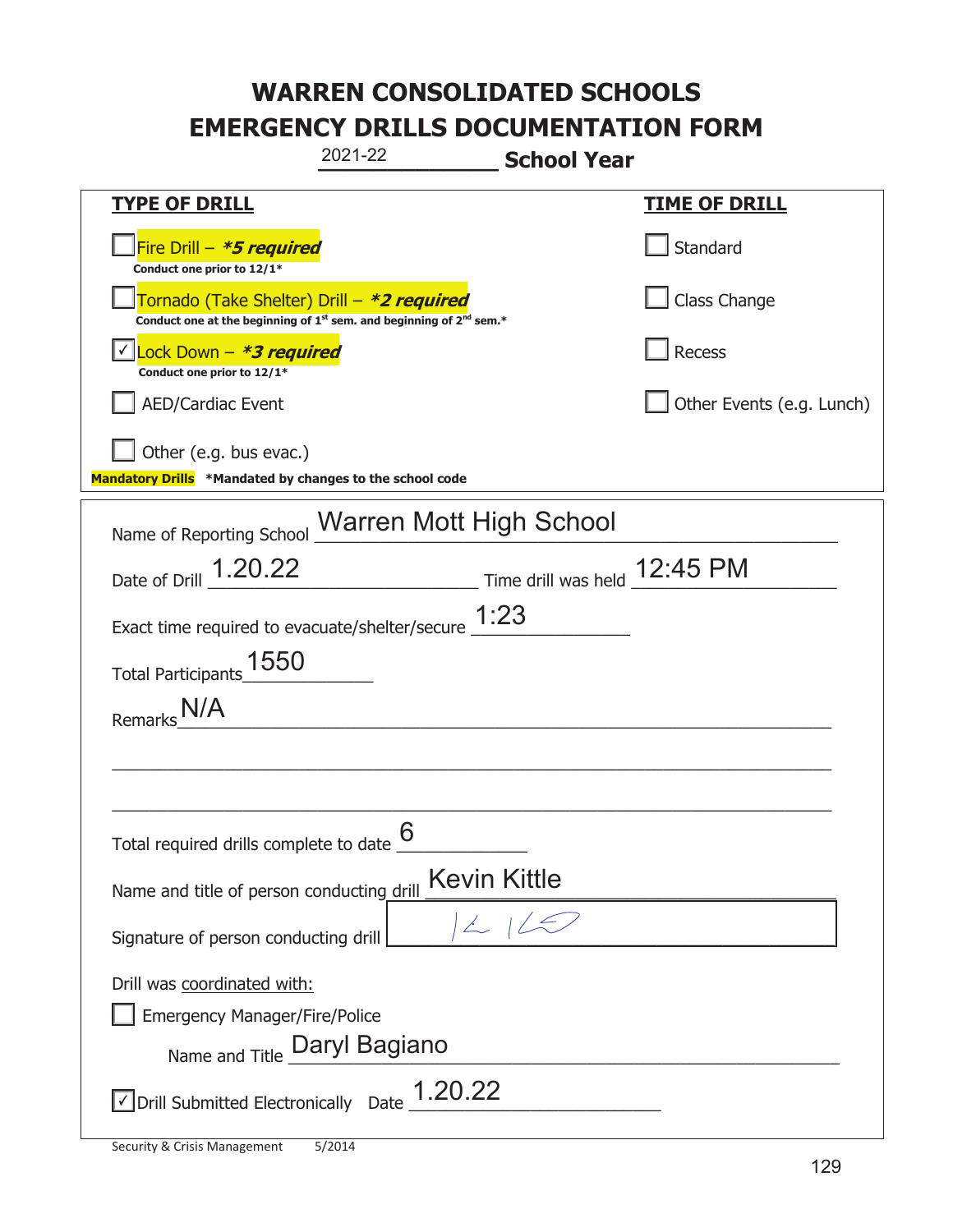|                                                                                    | 2021-22                                                                                     | <b>School Year</b>                                                          |                           |
|------------------------------------------------------------------------------------|---------------------------------------------------------------------------------------------|-----------------------------------------------------------------------------|---------------------------|
| <u>TYPE OF DRILL</u>                                                               |                                                                                             |                                                                             | <b>TIME OF DRILL</b>      |
| Fire Drill - *5 required<br>Conduct one prior to 12/1*                             |                                                                                             |                                                                             | Standard                  |
| Tornado (Take Shelter) Drill – *2 required                                         | Conduct one at the beginning of 1 <sup>st</sup> sem. and beginning of 2 <sup>nd</sup> sem.* |                                                                             | Class Change              |
| Lock Down - <b><i>*3 required</i></b><br>Conduct one prior to 12/1*                |                                                                                             |                                                                             | <b>Recess</b>             |
| AED/Cardiac Event                                                                  |                                                                                             |                                                                             | Other Events (e.g. Lunch) |
| Other (e.g. bus evac.)<br>Mandatory Drills *Mandated by changes to the school code |                                                                                             |                                                                             |                           |
| Name of Reporting School Marren Mott H.S.                                          |                                                                                             |                                                                             |                           |
| Date of Drill 1.11.22                                                              |                                                                                             | $\frac{8:30 \text{ AM}}{2}$ Time drill was held $\frac{8:30 \text{ AM}}{2}$ |                           |
| Exact time required to evacuate/shelter/secure $2:12$                              |                                                                                             |                                                                             |                           |
| 1600<br><b>Total Participants</b>                                                  |                                                                                             |                                                                             |                           |
| Remarks                                                                            |                                                                                             |                                                                             |                           |
|                                                                                    |                                                                                             |                                                                             |                           |
|                                                                                    |                                                                                             |                                                                             |                           |
| Total required drills complete to date                                             | 5                                                                                           |                                                                             |                           |
| Name and title of person conducting drill                                          |                                                                                             | Dave Meengs                                                                 |                           |
| Signature of person conducting drill                                               |                                                                                             |                                                                             |                           |
| Drill was coordinated with:<br><b>Emergency Manager/Fire/Police</b>                | Name and Title Daryl Bagiano                                                                |                                                                             |                           |
| √ Drill Submitted Electronically Date                                              | 1.11.22                                                                                     |                                                                             |                           |

t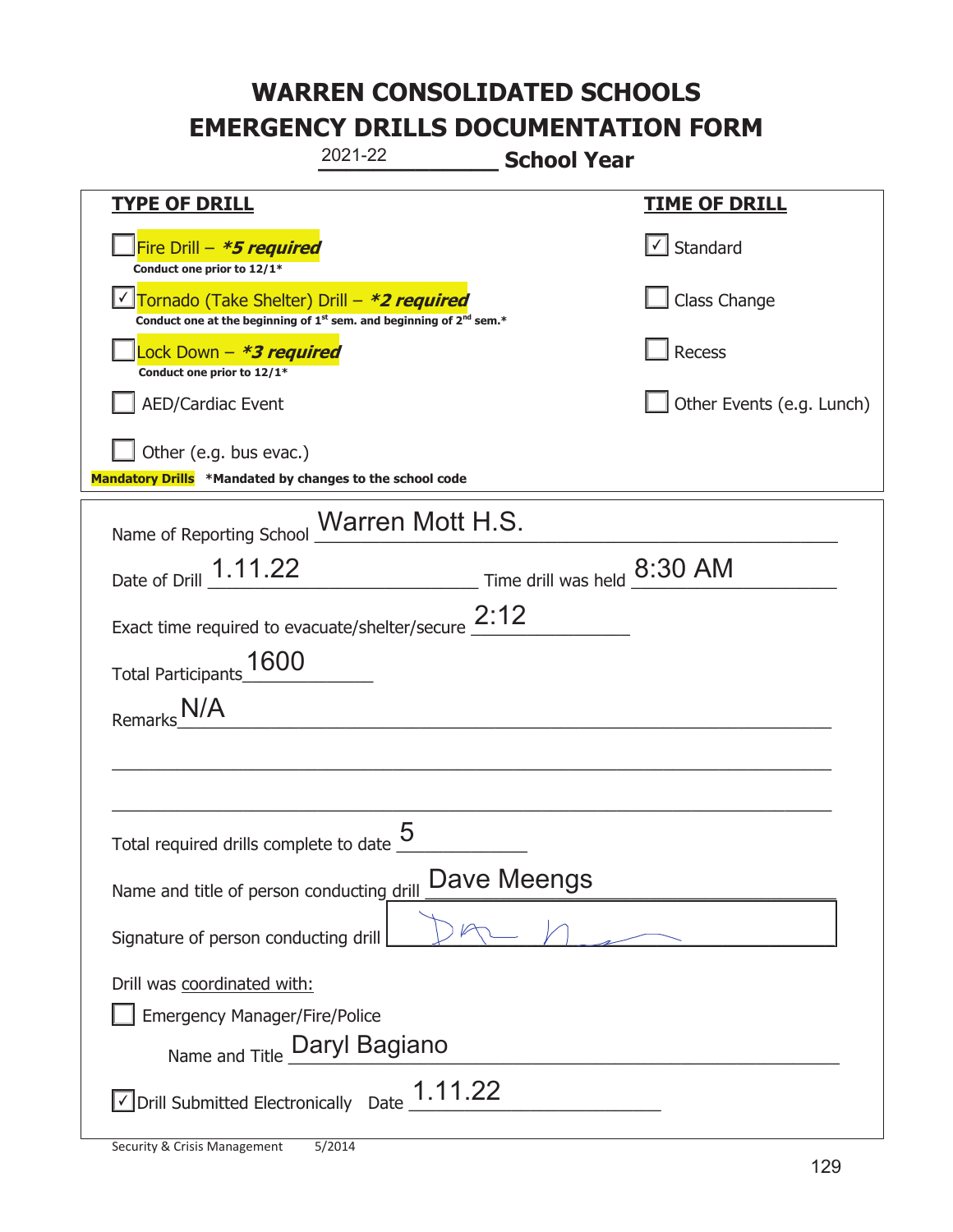|                                                                                                                                           | 2021-2022                             | <b>School Year</b>           |                           |
|-------------------------------------------------------------------------------------------------------------------------------------------|---------------------------------------|------------------------------|---------------------------|
| <b>TYPE OF DRILL</b>                                                                                                                      |                                       |                              | <u>TIME OF DRILL</u>      |
| √ Fire Drill – <i>*<b>5 required</b></i><br>Conduct one prior to 12/1*                                                                    |                                       |                              | $\vert$ Standard          |
| Tornado (Take Shelter) Drill – *2 required<br>Conduct one at the beginning of 1 <sup>st</sup> sem. and beginning of 2 <sup>nd</sup> sem.* |                                       |                              | Class Change              |
| ock Down - <b>*3 required</b><br>Conduct one prior to 12/1*                                                                               |                                       |                              | Recess                    |
| <b>AED/Cardiac Event</b>                                                                                                                  |                                       |                              | Other Events (e.g. Lunch) |
| Other (e.g. bus evac.)<br>Mandatory Drills *Mandated by changes to the school code                                                        |                                       |                              |                           |
| Name of Reporting School Warren Mott High School                                                                                          |                                       |                              |                           |
| Date of Drill 11/18/21                                                                                                                    |                                       | Time drill was held 10:00 AM |                           |
| Exact time required to evacuate/shelter/secure $2:11$                                                                                     |                                       |                              |                           |
| 1631<br><b>Total Participants</b>                                                                                                         |                                       |                              |                           |
| <b>Remarks</b>                                                                                                                            |                                       |                              |                           |
|                                                                                                                                           |                                       |                              |                           |
|                                                                                                                                           |                                       |                              |                           |
| Total required drills complete to date                                                                                                    | 4                                     |                              |                           |
| Name and title of person conducting drill                                                                                                 |                                       | <b>Kevin Kittle</b>          |                           |
| Signature of person conducting drill                                                                                                      |                                       |                              |                           |
| Drill was coordinated with:<br><b>Emergency Manager/Fire/Police</b>                                                                       | Name and Title <b>Officer Bagiano</b> |                              |                           |
| $\vee$ Drill Submitted Electronically Date $\_$ 11/19/2021                                                                                |                                       |                              |                           |

t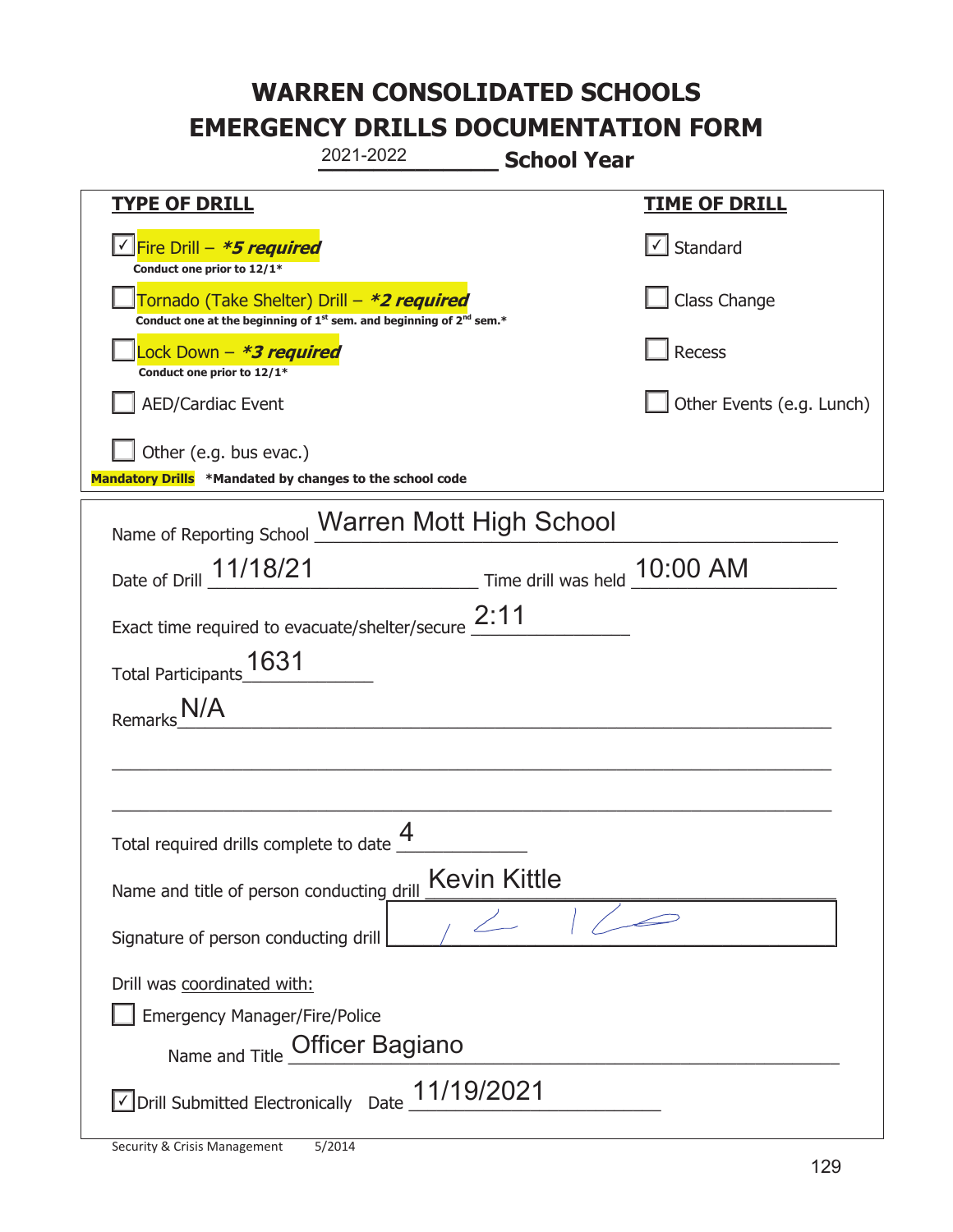|                                                                                    | 2021-22                                                                                     | <b>School Year</b> |                           |
|------------------------------------------------------------------------------------|---------------------------------------------------------------------------------------------|--------------------|---------------------------|
| <b>TYPE OF DRILL</b>                                                               |                                                                                             |                    | <u>TIME OF DRILL</u>      |
| Fire Drill - *5 required<br>Conduct one prior to 12/1*                             |                                                                                             |                    | √ Standard                |
| Tornado (Take Shelter) Drill – *2 required                                         | Conduct one at the beginning of 1 <sup>st</sup> sem. and beginning of 2 <sup>nd</sup> sem.* |                    | Class Change              |
| Lock Down - *3 required<br>Conduct one prior to 12/1*                              |                                                                                             |                    | Recess                    |
| <b>AED/Cardiac Event</b>                                                           |                                                                                             |                    | Other Events (e.g. Lunch) |
| Other (e.g. bus evac.)<br>Mandatory Drills *Mandated by changes to the school code |                                                                                             |                    |                           |
| Name of Reporting School Warren Mott High School                                   |                                                                                             |                    |                           |
| Date of Drill 11/8/2021                                                            | $\frac{9:30}{\frac{1}{2}}$ Time drill was held $\frac{9:30}{\frac{1}{2}}$                   |                    |                           |
| Exact time required to evacuate/shelter/secure $\underline{1:}35$                  |                                                                                             |                    |                           |
| 1693<br><b>Total Participants</b>                                                  |                                                                                             |                    |                           |
| No issues<br>Remarks                                                               |                                                                                             |                    |                           |
|                                                                                    |                                                                                             |                    |                           |
|                                                                                    |                                                                                             |                    |                           |
| Total required drills complete to date                                             | 4                                                                                           |                    |                           |
| Name and title of person conducting drill                                          | <b>Kevin Kittle</b>                                                                         |                    |                           |
| Signature of person conducting drill                                               |                                                                                             |                    |                           |
| Drill was coordinated with:<br><b>Emergency Manager/Fire/Police</b>                | Name and Title Daryl Bagiano                                                                |                    |                           |
| $\Box$ Drill Submitted Electronically Date $\_11/8/2021$                           |                                                                                             |                    |                           |

t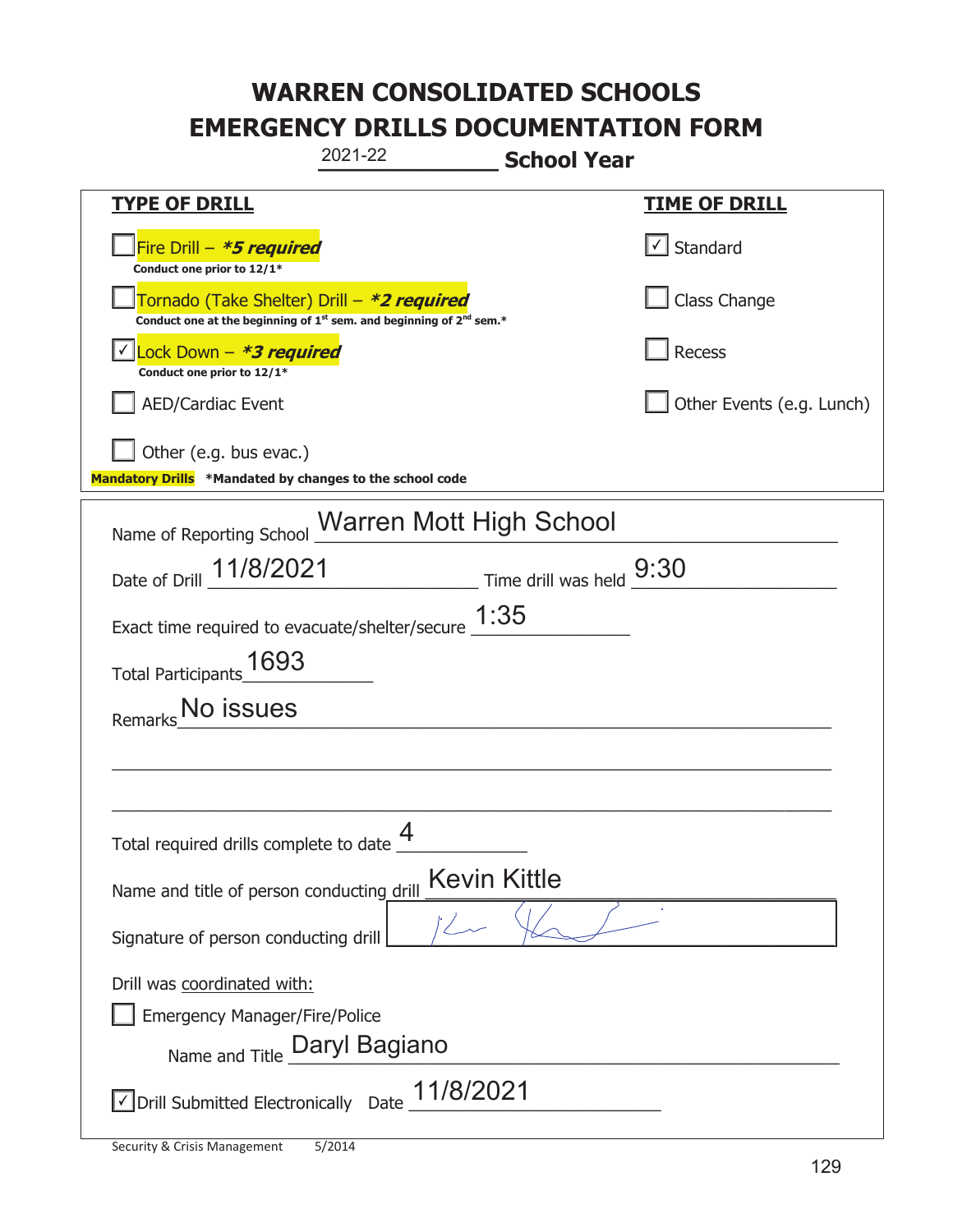| 2021-2022<br><b>School Year</b>                                                                                                           |                              |
|-------------------------------------------------------------------------------------------------------------------------------------------|------------------------------|
| <b>TYPE OF DRILL</b>                                                                                                                      | <b>TIME OF DRILL</b>         |
| √Fire Drill – <b>*5 required</b><br>Conduct one prior to 12/1*                                                                            | √ Standard                   |
| Tornado (Take Shelter) Drill – *2 required<br>Conduct one at the beginning of 1 <sup>st</sup> sem. and beginning of 2 <sup>nd</sup> sem.* | Class Change                 |
| Lock Down – <b>*3 required</b><br>Conduct one prior to 12/1*                                                                              | Recess                       |
| <b>AED/Cardiac Event</b>                                                                                                                  | Other Events (e.g. Lunch)    |
| Other (e.g. bus evac.)<br>Mandatory Drills *Mandated by changes to the school code                                                        |                              |
| Name of Reporting School Marren Mott High School                                                                                          |                              |
| Date of Drill 10/14/21                                                                                                                    | Time drill was held 10:15 AM |
|                                                                                                                                           |                              |
| Exact time required to evacuate/shelter/secure $\frac{3}{2}$ min.                                                                         |                              |
| Total Participants_1550                                                                                                                   |                              |
| Issue with rug at main entrance; resolved by custodians<br>Remarks                                                                        |                              |
|                                                                                                                                           |                              |
|                                                                                                                                           |                              |
| $\Omega$<br>Total required drills complete to date $\leq$                                                                                 |                              |
| J. Lanni, Interim AP<br>Name and title of person conducting drill                                                                         |                              |
| Signature of person conducting drill                                                                                                      |                              |
| Drill was coordinated with:                                                                                                               |                              |
| <b>Emergency Manager/Fire/Police</b>                                                                                                      |                              |
| Name and Title <b>SRO D. Bagiano</b>                                                                                                      |                              |
| Drill Submitted Electronically Date $\frac{10/14/21}{2}$                                                                                  |                              |